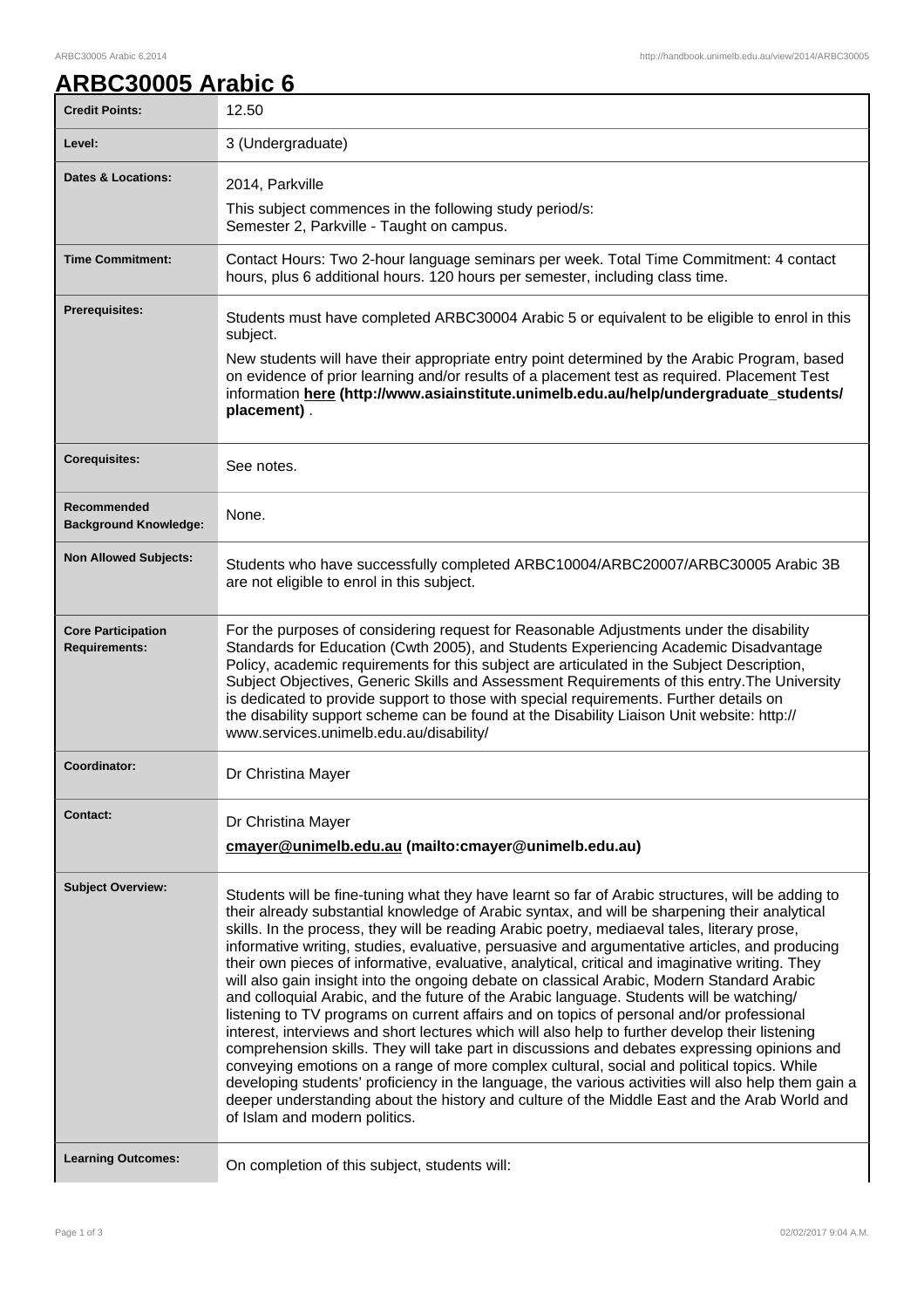|                           | • have deepened their understanding of important grammatical structures of the Arabic<br>language along with an understanding of their functions, and the ability to use these to engage<br>in sophisticated written and oral communication;                                                                                                                                                                                                                                                                                                                                                                                                                                                                                                                                                                                          |
|---------------------------|---------------------------------------------------------------------------------------------------------------------------------------------------------------------------------------------------------------------------------------------------------------------------------------------------------------------------------------------------------------------------------------------------------------------------------------------------------------------------------------------------------------------------------------------------------------------------------------------------------------------------------------------------------------------------------------------------------------------------------------------------------------------------------------------------------------------------------------|
|                           | • have developed a clear spoken facility in Modern Standard Arabic enabling them to elaborate,<br>narrate, describe and evaluate, to take part in discussions and debates and to prepare<br>presentations on a variety of topics;                                                                                                                                                                                                                                                                                                                                                                                                                                                                                                                                                                                                     |
|                           | • have developed the ability to read and interact with a variety of Arabic text types such as tales,<br>poetry, literary prose, informative writing, studies, evaluative, persuasive and argumentative<br>articles, handling unvocalised texts without much difficulty;                                                                                                                                                                                                                                                                                                                                                                                                                                                                                                                                                               |
|                           | • have become acquainted with the oral literary traditions of the Middle East;                                                                                                                                                                                                                                                                                                                                                                                                                                                                                                                                                                                                                                                                                                                                                        |
|                           | • have developed the ability to produce complex narratives, informative, evaluative,                                                                                                                                                                                                                                                                                                                                                                                                                                                                                                                                                                                                                                                                                                                                                  |
|                           | argumentative, persuasive and imaginative writing;                                                                                                                                                                                                                                                                                                                                                                                                                                                                                                                                                                                                                                                                                                                                                                                    |
|                           | • have gained more insight into the political and cultural history and movements of the Arabs<br>and the Middle East, and into traditional and modern intellectual movements;<br>have been exposed to information about Islam and politics today.                                                                                                                                                                                                                                                                                                                                                                                                                                                                                                                                                                                     |
| Assessment:               | Continuous homework assessment (8 pieces of written assignments) (throughout the semester)<br>15%, one piece of analytical / critical writing, 500 words (during the middle of semester) 10%,<br>continuous oral assessment (throughout the semester) 15%, a 1-hour mid-semester written test<br>(during the middle of semester) 15%, a 15-minute oral examination (during the examination<br>period) 15%, and a 2-hour written examination (during the examination period) 30%, Class<br>attendance is required for this subject; if you do not attend a minimum of 80% of classes without<br>an approved exemption you will not be eligible for a pass in this subject. Assignments submitted<br>late without an approved extension will be penalised at 10% per day. In-class tasks missed<br>without approval will not be marked. |
| <b>Prescribed Texts:</b>  | Please consult subject LMS site or subject coordinator.                                                                                                                                                                                                                                                                                                                                                                                                                                                                                                                                                                                                                                                                                                                                                                               |
| <b>Recommended Texts:</b> | $#$ H Wehr, Arabic-English Dictionary. Urbana, IL: Spoken Language Services, Inc                                                                                                                                                                                                                                                                                                                                                                                                                                                                                                                                                                                                                                                                                                                                                      |
| <b>Breadth Options:</b>   | This subject potentially can be taken as a breadth subject component for the following courses:                                                                                                                                                                                                                                                                                                                                                                                                                                                                                                                                                                                                                                                                                                                                       |
|                           | # Bachelor of Biomedicine (https://handbook.unimelb.edu.au/view/2014/B-BMED)                                                                                                                                                                                                                                                                                                                                                                                                                                                                                                                                                                                                                                                                                                                                                          |
|                           | Bachelor of Commerce (https://handbook.unimelb.edu.au/view/2014/B-COM)                                                                                                                                                                                                                                                                                                                                                                                                                                                                                                                                                                                                                                                                                                                                                                |
|                           | #<br>Bachelor of Environments (https://handbook.unimelb.edu.au/view/2014/B-ENVS)                                                                                                                                                                                                                                                                                                                                                                                                                                                                                                                                                                                                                                                                                                                                                      |
|                           | $\#$<br># Bachelor of Music (https://handbook.unimelb.edu.au/view/2014/B-MUS)                                                                                                                                                                                                                                                                                                                                                                                                                                                                                                                                                                                                                                                                                                                                                         |
|                           | # Bachelor of Science (https://handbook.unimelb.edu.au/view/2014/B-SCI)                                                                                                                                                                                                                                                                                                                                                                                                                                                                                                                                                                                                                                                                                                                                                               |
|                           | # Bachelor of Engineering (https://handbook.unimelb.edu.au/view/2014/B-ENG)                                                                                                                                                                                                                                                                                                                                                                                                                                                                                                                                                                                                                                                                                                                                                           |
|                           |                                                                                                                                                                                                                                                                                                                                                                                                                                                                                                                                                                                                                                                                                                                                                                                                                                       |
|                           | You should visit learn more about breadth subjects (http://breadth.unimelb.edu.au/<br>breadth/info/index.html) and read the breadth requirements for your degree, and should<br>discuss your choice with your student adviser, before deciding on your subjects.                                                                                                                                                                                                                                                                                                                                                                                                                                                                                                                                                                      |
| <b>Fees Information:</b>  | Subject EFTSL, Level, Discipline & Census Date, http://enrolment.unimelb.edu.au/fees                                                                                                                                                                                                                                                                                                                                                                                                                                                                                                                                                                                                                                                                                                                                                  |
| <b>Generic Skills:</b>    | $#$ acquire written communication skills through essay writing;                                                                                                                                                                                                                                                                                                                                                                                                                                                                                                                                                                                                                                                                                                                                                                       |
|                           | develop public speaking skills through group and class discussions and presentations;<br>#                                                                                                                                                                                                                                                                                                                                                                                                                                                                                                                                                                                                                                                                                                                                            |
|                           | show attention to detail through assignment preparation and writing;<br>#                                                                                                                                                                                                                                                                                                                                                                                                                                                                                                                                                                                                                                                                                                                                                             |
|                           | $*$ consolidate time management and planning skills through managing and organising                                                                                                                                                                                                                                                                                                                                                                                                                                                                                                                                                                                                                                                                                                                                                   |
|                           | workloads and assignment completion;<br>$#$ develop research skills through preparing essays and presentations.                                                                                                                                                                                                                                                                                                                                                                                                                                                                                                                                                                                                                                                                                                                       |
|                           | generalise knowledge gained in class to wider context;                                                                                                                                                                                                                                                                                                                                                                                                                                                                                                                                                                                                                                                                                                                                                                                |
|                           | $#$ develop analytical and critical thinking through essay preparation.                                                                                                                                                                                                                                                                                                                                                                                                                                                                                                                                                                                                                                                                                                                                                               |
| Notes:                    |                                                                                                                                                                                                                                                                                                                                                                                                                                                                                                                                                                                                                                                                                                                                                                                                                                       |
|                           | Students completing a major or a Diploma must also enrol in ARBC30001 Arabic in Context 2 in<br>this semester.                                                                                                                                                                                                                                                                                                                                                                                                                                                                                                                                                                                                                                                                                                                        |
|                           | New students will have their appropriate entry point determined by the Arabic Program, based<br>on evidence of prior learning and/or results of a placement test as required. Placement Test                                                                                                                                                                                                                                                                                                                                                                                                                                                                                                                                                                                                                                          |